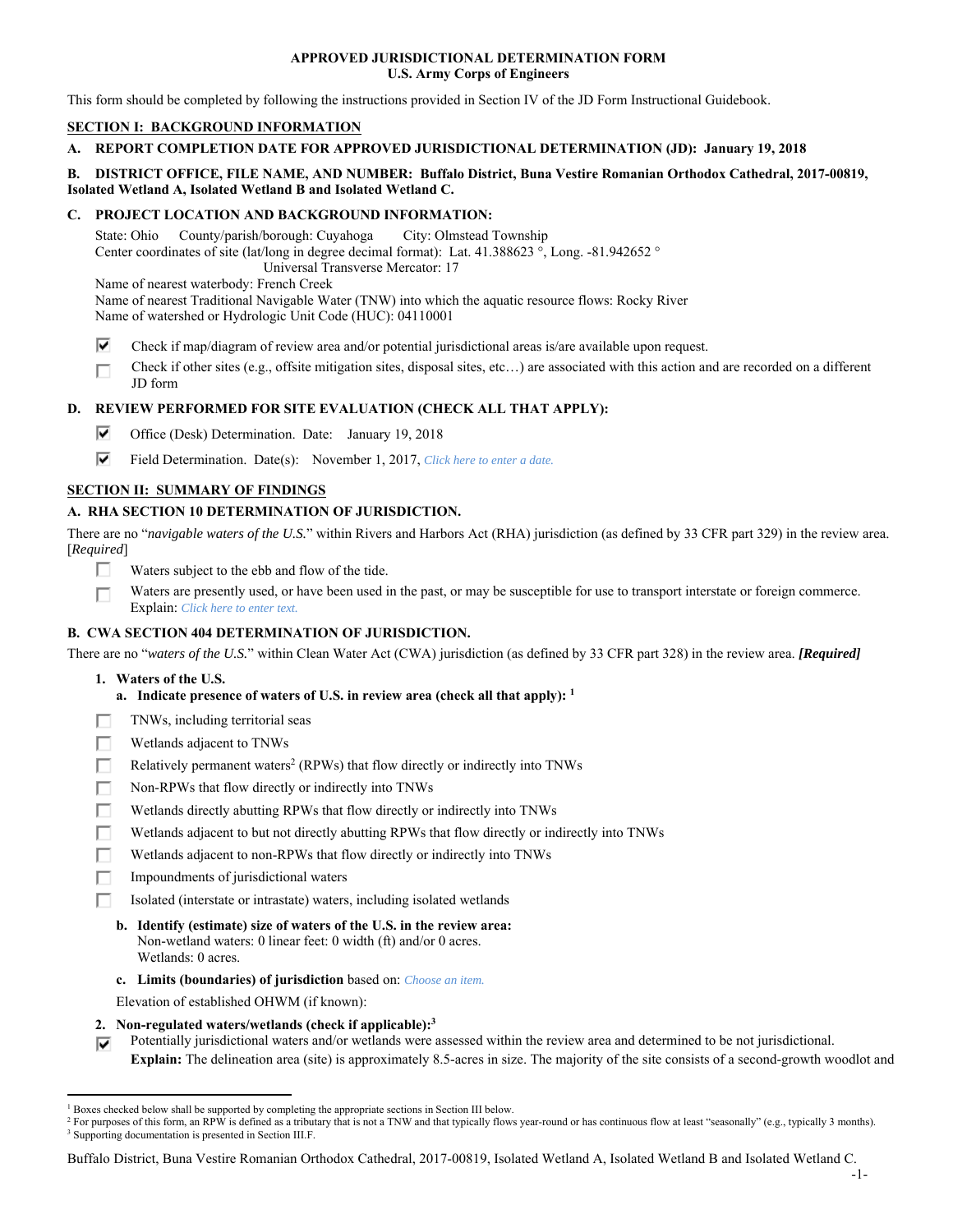wetland. Many of the streams in the area surrounding the site have been channelized or diverted into storm water sewers due to development. On the site, the elevation generally decreases from north to south.

Three forested wetland were determined to be present in the site. Wetland A is 1.114 acres, Wetland B, which consist of two segments, is 0.083 acres and Wetland C is 2.223 acres.

#### West Boundary:

The western portion of the site abuts Stearns Road. Stearns Road sits at least three feet higher in elevation than the site. The road appears to have been raised as a part of a roadway improvement project. The entire length of the western portion of the site was walked. No storm water sewer drains are located along the road in this portion of the property. Storm water sewer GIS Shape files provided from Olmstead Township indicate that a storm water sewer drain basin is located in the northwest portion of the site along Stearns Road. This storm water basin was observed during the site review and a water flow connection from the site to this storm water catch basin could not be established. The storm water catch basin at this location is located at a higher elevation than the site.

### Northwest Boundary:

The northwest portion of the site sits at least two feet lower than the adjacent property to the north. A raised residential driveway separates the site from the property located to the north of the site. The raised residential driveway has severed a water flow connection from this portion of the site towards the northwest. The property that abuts the northwest portion of the site does contain a storm water sewer catch basin near Stearns Road, but a surface water connection could not be established flowing from wetlands on-site to this storm sewer catch basin.

### Northeast Boundary:

The topographic survey indicate that the northeast corner of the site is the highest in elevation. A drainage channel is located directly adjacent the northeast corner of the site. It was determined during the on-site field verification that water from Wetlands A, B and C could not flow into this drainage channel because the drainage channel sits at a higher elevation than Wetlands A, B and C.

#### Southeast Boundary:

The southeast portion of the site is one of the lowest points of the site. A berm was constructed along the southeast portion of the site separating it from the housing development that is located adjacent to the east. This berm was walked and a water flow path could not be established flowing to the east off of the site into the development.

#### Southern Boundary:

The southern portion of the site offers the best flow path for water off of the site. The Corps could not gain access to the property directly adjacent to the parcel that is located to the south. Multiple aerial imagery sources from multiple year aerial image series, LIDAR, topographic maps and GIS Shape Files showing storm water drainage sewer locations were reviewed to establish a surface water flow connections from Wetlands A, B and C waters that are located off-site. A water flow path could not be established from Wetlands A, B and C to other waters located off-site to the south.

Based upon a review of the aforementioned resources, the Corps could not establish a surface water flow connection to other surface waters located off-site. A water flow connection could not be established from the site to storm water catch basins that may drain into surface waters located off-site. The Corps has determined that Wetlands A, B and C do not have a hydrological connection to Waters of the United States that are located off-site and have determined that Wetlands A, B and C are isolated waters. In addition, Wetlands A, B and C have no potential to affect interstate commerce under 328.3(a)(3)(i-iii) (See Section IVB of this form); and are therefore to be an intrastate, nonnavigable, isolated water.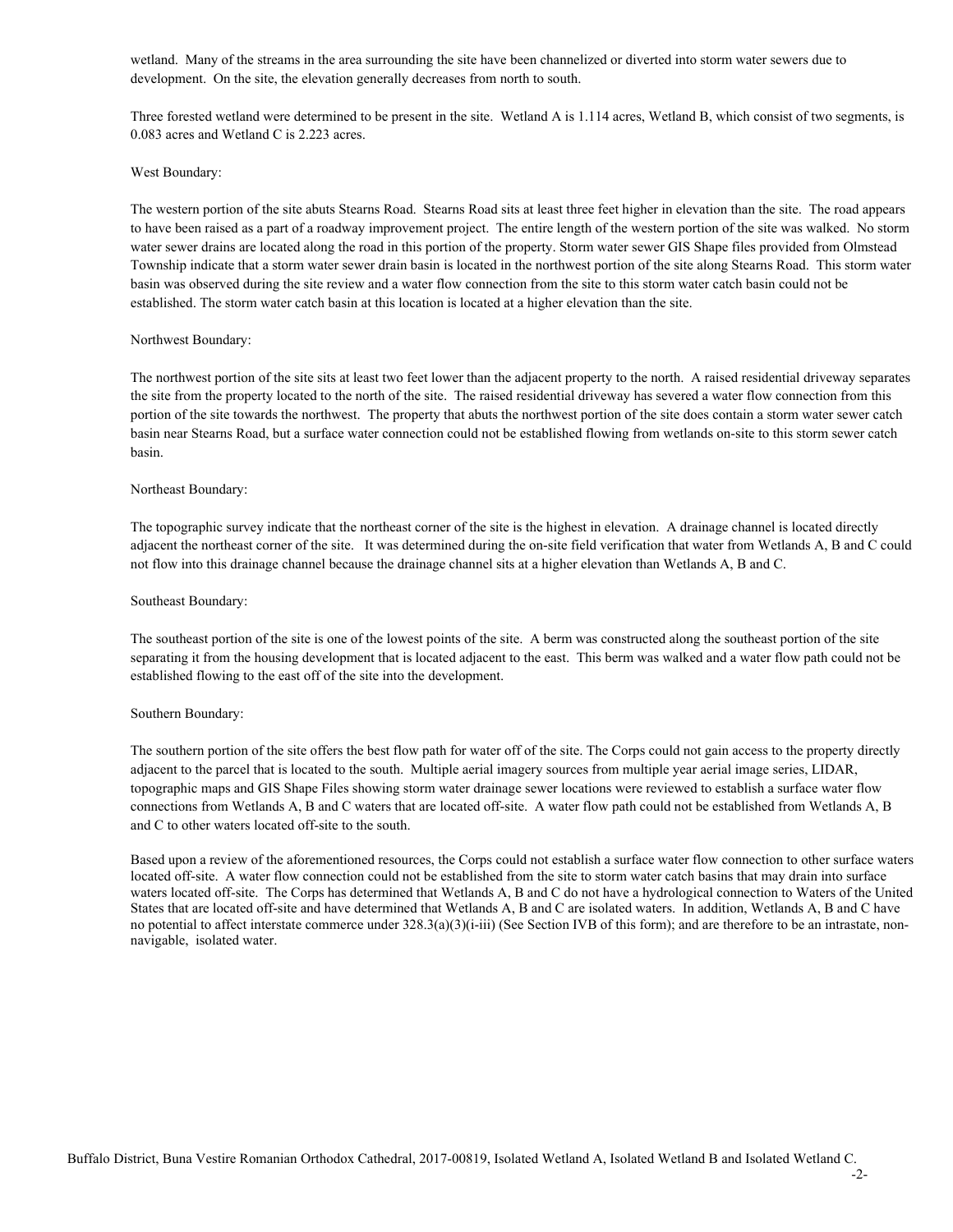# **SECTION III: CWA ANALYSIS**

## **A. TNWs AND WETLANDS ADJACENT TO TNWs**

**The agencies will assert jurisdiction over TNWs and wetlands adjacent to TNWs. If the aquatic resource is a TNW, complete Section III.A.1 and Section III.D.1. only; if the aquatic resource is a wetland adjacent to a TNW, complete Sections III.A.1 and 2 and Section III.D.1.; otherwise, see Section III.B below**.

- **1. TNW**  Identify TNW: *Click here to enter text.* Summarize rationale supporting determination: *Click here to enter text.*
- **2. Wetland adjacent to TNW**  Summarize rationale supporting conclusion that wetland is "adjacent": *Click here to enter text.*

## **B. CHARACTERISTICS OF TRIBUTARY (THAT IS NOT A TNW) AND ITS ADJACENT WETLANDS (IF ANY):**

**This section summarizes information regarding characteristics of the tributary and its adjacent wetlands, if any, and it helps determine whether or not the standards for jurisdiction established under Rapanos have been met.** 

**The agencies will assert jurisdiction over non-navigable tributaries of TNWs where the tributaries are "relatively permanent waters" (RPWs), i.e. tributaries that typically flow year-round or have continuous flow at least seasonally (e.g., typically 3 months). A wetland that directly abuts an RPW is also jurisdictional. If the aquatic resource is not a TNW, but has year-round (perennial) flow, skip to Section III.D.2. If the aquatic resource is a wetland directly abutting a tributary with perennial flow, skip to Section III.D.4.** 

**A wetland that is adjacent to but that does not directly abut an RPW requires a significant nexus evaluation. Corps districts and EPA regions will include in the record any available information that documents the existence of a significant nexus between a relatively permanent tributary that is not perennial (and its adjacent wetlands if any) and a traditional navigable water, even though a significant nexus finding is not required as a matter of law.**

If the waterbody<sup>4</sup> is not an RPW, or a wetland directly abutting an RPW, a JD will require additional data to determine if the **waterbody has a significant nexus with a TNW. If the tributary has adjacent wetlands, the significant nexus evaluation must consider the tributary in combination with all of its adjacent wetlands. This significant nexus evaluation that combines, for analytical purposes, the tributary and all of its adjacent wetlands is used whether the review area identified in the JD request is the tributary, or its adjacent wetlands, or both. If the JD covers a tributary with adjacent wetlands, complete Section III.B.1 for the tributary, Section III.B.2 for any onsite wetlands, and Section III.B.3 for all wetlands adjacent to that tributary, both onsite and offsite. The determination whether a significant nexus exists is determined in Section III.C below.** 

 **1. Characteristics of non-TNWs that flow directly or indirectly into TNW** 

 **(i) General Area Conditions:** 

 Watershed size: *# Choose an item.* Drainage area: *# Choose an item.*

 Average annual rainfall: *#* inches Average annual snowfall: *#* inches

### **(ii) Physical Characteristics:**

 $\overline{a}$ 

- (a) Relationship with TNW:
	- Tributary flows directly into TNW. п.

п Tributary flows through *Choose an item.* tributaries before entering TNW.

 Project waters are *Choose an item.* river miles from TNW. Project waters are *Choose an item.* river miles from RPW. Project waters are *Choose an item.* aerial (straight) miles from TNW. Project waters are *Choose an item.* aerial (straight) miles from RPW. Project waters cross or serve as state boundaries. Explain: *Click here to enter text.*

Identify flow route to TNW5: *Click here to enter text.* Tributary stream order, if known: *Click here to enter text.*

(b) General Tributary Characteristics (check all that apply):

**Tributary** is:  $\Box$  Natural

- П. Artificial (man-made). Explain: *Click here to enter text.*
- 口 Manipulated (man-altered). Explain: *Click here to enter text.*

Buffalo District, Buna Vestire Romanian Orthodox Cathedral, 2017-00819, Isolated Wetland A, Isolated Wetland B and Isolated Wetland C.

<sup>4</sup> Note that the Instructional Guidebook contains additional information regarding swales, ditches, washes, and erosional features generally and in the arid West.  $^5$  Flow route can be described by identifying, e.g., tributary a, which flows through the review area, to flow into tributary b, which then flows into TNW.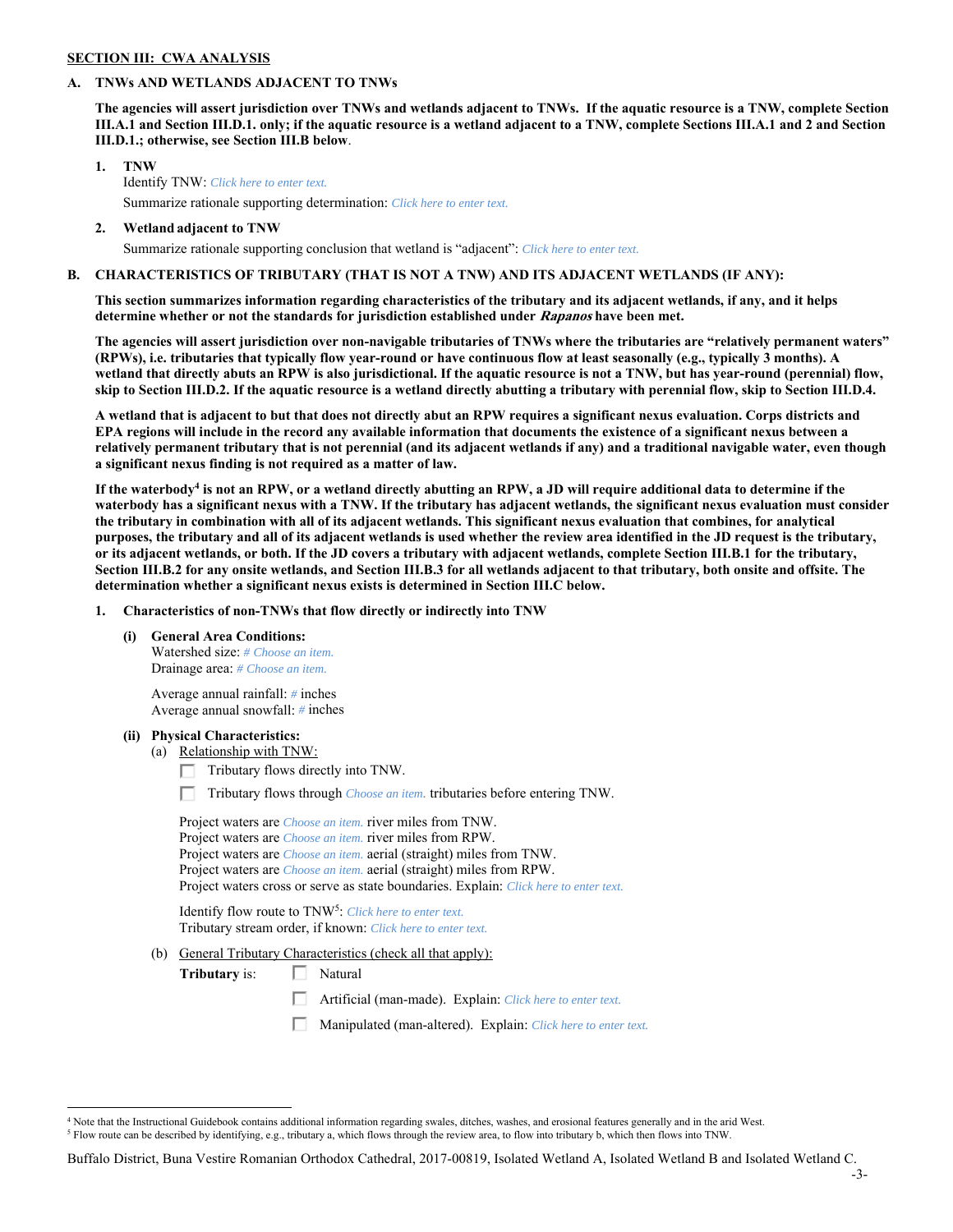| Tributary properties with respect to top of bank (estimate):<br>Average width: $#$ feet<br>Average depth: # feet<br>Average side slopes: Choose an item.                                                                                                                                                                                                                                                                                                                                                                                                                                                                                                                                                                                                                                                                                                                                                                                                                                                                                                                                           |
|----------------------------------------------------------------------------------------------------------------------------------------------------------------------------------------------------------------------------------------------------------------------------------------------------------------------------------------------------------------------------------------------------------------------------------------------------------------------------------------------------------------------------------------------------------------------------------------------------------------------------------------------------------------------------------------------------------------------------------------------------------------------------------------------------------------------------------------------------------------------------------------------------------------------------------------------------------------------------------------------------------------------------------------------------------------------------------------------------|
| Primary tributary substrate composition (check all that apply):                                                                                                                                                                                                                                                                                                                                                                                                                                                                                                                                                                                                                                                                                                                                                                                                                                                                                                                                                                                                                                    |
| Silts<br>Sands<br>Concrete                                                                                                                                                                                                                                                                                                                                                                                                                                                                                                                                                                                                                                                                                                                                                                                                                                                                                                                                                                                                                                                                         |
| Cobbles<br>Gravel<br>Muck                                                                                                                                                                                                                                                                                                                                                                                                                                                                                                                                                                                                                                                                                                                                                                                                                                                                                                                                                                                                                                                                          |
| Bedrock<br>Vegetation. Type/% cover: Click here to enter text.                                                                                                                                                                                                                                                                                                                                                                                                                                                                                                                                                                                                                                                                                                                                                                                                                                                                                                                                                                                                                                     |
| Other. Explain: Click here to enter text.                                                                                                                                                                                                                                                                                                                                                                                                                                                                                                                                                                                                                                                                                                                                                                                                                                                                                                                                                                                                                                                          |
| Tributary condition/stability [e.g., highly eroding, sloughing banks]. Explain: Click here to enter text.<br>Presence of run/riffle/pool complexes. Explain: Click here to enter text.<br>Tributary geometry: Choose an item.<br>Tributary gradient (approximate average slope): #%                                                                                                                                                                                                                                                                                                                                                                                                                                                                                                                                                                                                                                                                                                                                                                                                                |
| $(c)$ Flow:<br>Tributary provides for: Choose an item.<br>Estimate average number of flow events in review area/year: Choose an item.<br>Describe flow regime: Click here to enter text.<br>Other information on duration and volume: Click here to enter text.                                                                                                                                                                                                                                                                                                                                                                                                                                                                                                                                                                                                                                                                                                                                                                                                                                    |
| <b>Surface flow is:</b> <i>Choose an item.</i> <b>Characteristics:</b> <i>Click here to enter text.</i>                                                                                                                                                                                                                                                                                                                                                                                                                                                                                                                                                                                                                                                                                                                                                                                                                                                                                                                                                                                            |
| Subsurface flow: Choose an item. Explain findings: Click here to enter text.<br>$\Box$ Dye (or other) test performed: <i>Click here to enter text</i> .                                                                                                                                                                                                                                                                                                                                                                                                                                                                                                                                                                                                                                                                                                                                                                                                                                                                                                                                            |
| Tributary has (check all that apply):<br>$\Box$ Bed and banks<br>OHWM <sup>6</sup> (check all indicators that apply):<br>$\Box$ clear, natural line impressed on the bank $\Box$<br>the presence of litter and debris<br>destruction of terrestrial vegetation<br>changes in the character of soil<br>shelving<br>the presence of wrack line<br>vegetation matted down, bent, or absent  <br>sediment sorting<br>leaf litter disturbed or washed away<br>scour<br>sediment deposition<br>multiple observed or predicted flow events<br>water staining<br>abrupt change in plant community Click here to enter text.<br>other (list): Click here to enter text.<br>Discontinuous OHWM. <sup>7</sup> Explain: Click here to enter text.<br>If factors other than the OHWM were used to determine lateral extent of CWA jurisdiction (check all that apply):<br>$\Box$ High Tide Line indicated by:<br>$\Box$ Mean High Water Mark indicated by:<br>$\Box$ oil or scum line along shore objects<br>survey to available datum;<br>fine shell or debris deposits (foreshore)<br>physical markings;<br>ш |
| physical markings/characteristics<br>vegetation lines/changes in vegetation types.<br>tidal gauges<br>other (list): Click here to enter text.                                                                                                                                                                                                                                                                                                                                                                                                                                                                                                                                                                                                                                                                                                                                                                                                                                                                                                                                                      |
| (iii) Chemical Characteristics:<br>Characterize tributary (e.g., water color is clear, discolored, oily film; water quality; general watershed characteristics, etc.).                                                                                                                                                                                                                                                                                                                                                                                                                                                                                                                                                                                                                                                                                                                                                                                                                                                                                                                             |
|                                                                                                                                                                                                                                                                                                                                                                                                                                                                                                                                                                                                                                                                                                                                                                                                                                                                                                                                                                                                                                                                                                    |

Explain: *Click here to enter text.*

 $\overline{a}$ 

Identify specific pollutants, if known: *Click here to enter text.*

<sup>6</sup> A natural or man-made discontinuity in the OHWM does not necessarily sever jurisdiction (e.g., where the stream temporarily flows underground, or where the OHWM has been removed by development or agricultural practices). Where there is a break in the OHWM that is unrelated to the waterbody's flow regime (e.g., flow over a rock outcrop or through a culvert), the agencies will look for indicators of flow above and below the break. 7 Ibid.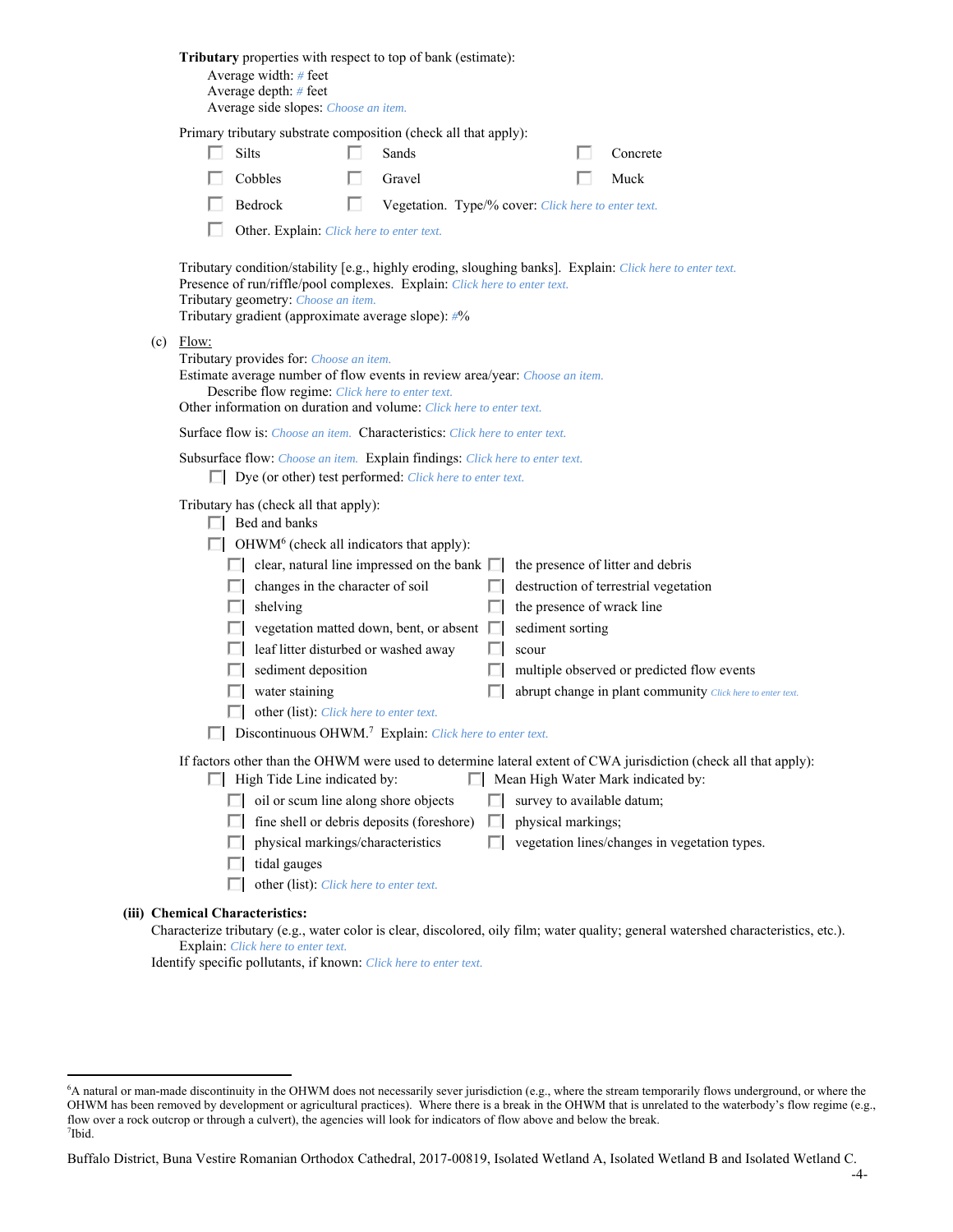## **(iv) Biological Characteristics. Channel supports (check all that apply):**

- Riparian corridor. Characteristics (type, average width): *Click here to enter text.*
- Wetland fringe. Characteristics: *Click here to enter text.*
- $\Box$  Habitat for:
	- Federally Listed species. Explain findings: *Click here to enter text.*
	- п. Fish/spawn areas. Explain findings: *Click here to enter text.*
	- Other environmentally-sensitive species. Explain findings: *Click here to enter text.* П.
	- п. Aquatic/wildlife diversity. Explain findings: *Click here to enter text.*

#### **2. Characteristics of wetlands adjacent to non-TNW that flow directly or indirectly into TNW**

#### **(i) Physical Characteristics:**

- (a) General Wetland Characteristics:
	- Properties:

 Wetland size: *#* acres Wetland type. Explain: *Click here to enter text.*

Wetland quality. Explain: *Click here to enter text.*

Project wetlands cross or serve as state boundaries. Explain: *Click here to enter text.*

(b) General Flow Relationship with Non-TNW: Flow is: *Choose an item.* Explain: *Click here to enter text.*

 Surface flow is: *Choose an item.* Characteristics: *Click here to enter text.*

Subsurface flow: *Choose an item.* Explain findings: *Click here to enter text.*

Dye (or other) test performed: *Click here to enter text.*

### (c) Wetland Adjacency Determination with Non-TNW:

- $\Box$  Directly abutting
- $\Box$  Not directly abutting
	- O. Discrete wetland hydrologic connection. Explain: *Click here to enter text.*
	- Ecological connection. Explain: *Click here to enter text.* O.
	- П. Separated by berm/barrier. Explain: *Click here to enter text.*
- (d) Proximity (Relationship) to TNW

Project wetlands are *Choose an item.* river miles from TNW. Project waters are *Choose an item.* aerial (straight) miles from TNW. Flow is from: *Choose an item.* Estimate approximate location of wetland as within the *Choose an item.* floodplain.

### **(ii) Chemical Characteristics:**

Characterize wetland system (e.g., water color is clear, brown, oil film on surface; water quality; general watershed characteristics; etc.). Explain: *Click here to enter text.*

Identify specific pollutants, if known: *Click here to enter text.*

## **(iii) Biological Characteristics. Wetland supports (check all that apply):**

- Riparian buffer. Characteristics (type, average width): *Click here to enter text.*
- Vegetation type/percent cover. Explain: *Click here to enter text.*
- $\Box$  Habitat for:
	- Federally Listed species. Explain findings: *Click here to enter text*.
	- Fish/spawn areas. Explain findings: *Click here to enter text*.
	- Other environmentally-sensitive species. Explain findings: *Click here to enter text.*
	- Aquatic/wildlife diversity. Explain findings: *Click here to enter text.*

#### **3. Characteristics of all wetlands adjacent to the tributary (if any)**

All wetland(s) being considered in the cumulative analysis: *Choose an item.*

Approximately (*#*) acres in total are being considered in the cumulative analysis.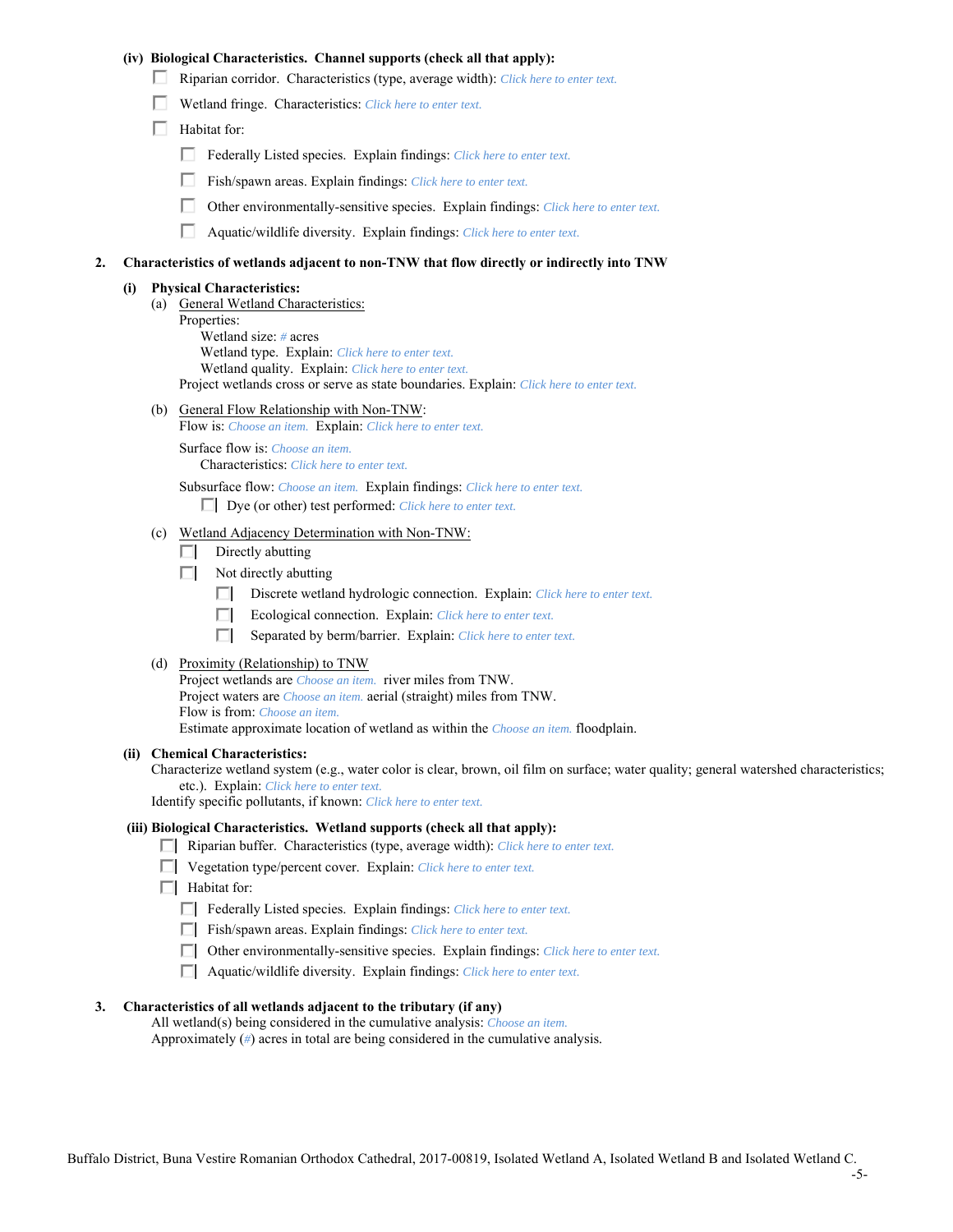For each wetland, specify the following:

| Directly abuts? $(Y/N)$ | Size (in acres) | Directly abuts? $(Y/N)$ | Size (in acres) |
|-------------------------|-----------------|-------------------------|-----------------|
|                         |                 |                         |                 |
| $\sqrt{N}$              |                 | 77 N                    |                 |
| $\sqrt{2}$              |                 | 77 N                    |                 |
| $\sqrt{N}$              |                 | 77 N                    |                 |

Summarize overall biological, chemical and physical functions being performed: *Click here to enter text.*

## **C. SIGNIFICANT NEXUS DETERMINATION**

**A significant nexus analysis will assess the flow characteristics and functions of the tributary itself and the functions performed by any wetlands adjacent to the tributary to determine if they significantly affect the chemical, physical, and biological integrity of a TNW. For each of the following situations, a significant nexus exists if the tributary, in combination with all of its adjacent wetlands, has more than a speculative or insubstantial effect on the chemical, physical and/or biological integrity of a TNW. Considerations when evaluating significant nexus include, but are not limited to the volume, duration, and frequency of the flow of water in the tributary and its proximity to a TNW, and the functions performed by the tributary and all its adjacent wetlands. It is not appropriate to determine significant nexus based solely on any specific threshold of distance (e.g. between a tributary and its adjacent wetland or between a tributary and the TNW). Similarly, the fact an adjacent wetland lies within or outside of a floodplain is not solely determinative of significant nexus.** 

### **Draw connections between the features documented and the effects on the TNW, as identified in the** *Rapanos* **Guidance and discussed in the Instructional Guidebook. Factors to consider include, for example:**

- Does the tributary, in combination with its adjacent wetlands (if any), have the capacity to carry pollutants or flood waters to TNWs, or to reduce the amount of pollutants or flood waters reaching a TNW?
- Does the tributary, in combination with its adjacent wetlands (if any), provide habitat and lifecycle support functions for fish and other species, such as feeding, nesting, spawning, or rearing young for species that are present in the TNW?
- Does the tributary, in combination with its adjacent wetlands (if any), have the capacity to transfer nutrients and organic carbon that support downstream foodwebs?
- Does the tributary, in combination with its adjacent wetlands (if any), have other relationships to the physical, chemical, or biological integrity of the TNW?

### *Note: the above list of considerations is not inclusive and other functions observed or known to occur should be documented below:*

- **1. Significant nexus findings for non-RPW that has no adjacent wetlands and flows directly or indirectly into TNWs.** Explain findings of presence or absence of significant nexus below, based on the tributary itself, then go to Section III.D: *Click here to enter text.*
- **2. Significant nexus findings for non-RPW and its adjacent wetlands, where the non-RPW flows directly or indirectly into TNWs.**  Explain findings of presence or absence of significant nexus below, based on the tributary in combination with all of its adjacent wetlands, then go to Section III.D: *Click here to enter text.*
- **3. Significant nexus findings for wetlands adjacent to an RPW but that do not directly abut the RPW.** Explain findings of presence or absence of significant nexus below, based on the tributary in combination with all of its adjacent wetlands, then go to Section III.D: *Click here to enter text.*

# **D. DETERMINATIONS OF JURISDICTIONAL FINDINGS. THE SUBJECT WATERS/WETLANDS ARE (CHECK ALL THAT APPLY):**

- **1. TNWs and Adjacent Wetlands.** Check all that apply and provide size estimates in review area:
	- TNWs: *#* linear feet *#* width (ft), Or, *#* acres.
	- Wetlands adjacent to TNWs: *#* acres.

## **2. RPWs that flow directly or indirectly into TNWs.**

- Tributaries of TNWs where tributaries typically flow year-round are jurisdictional. Provide data and rationale indicating that tributary is perennial: *Click here to enter text.*.
- Tributaries of TNW where tributaries have continuous flow "seasonally" (e.g., typically three months each year) are jurisdictional. Data supporting this conclusion is provided at Section III.B. Provide rationale indicating that tributary flows seasonally: *Click here to enter text.*.

Provide estimates for jurisdictional waters in the review area (check all that apply):

- $\Box$  Tributary waters: # linear feet # width (ft).
- Other non-wetland waters: *#* acres.

Identify type(s) of waters: *Click here to enter text.*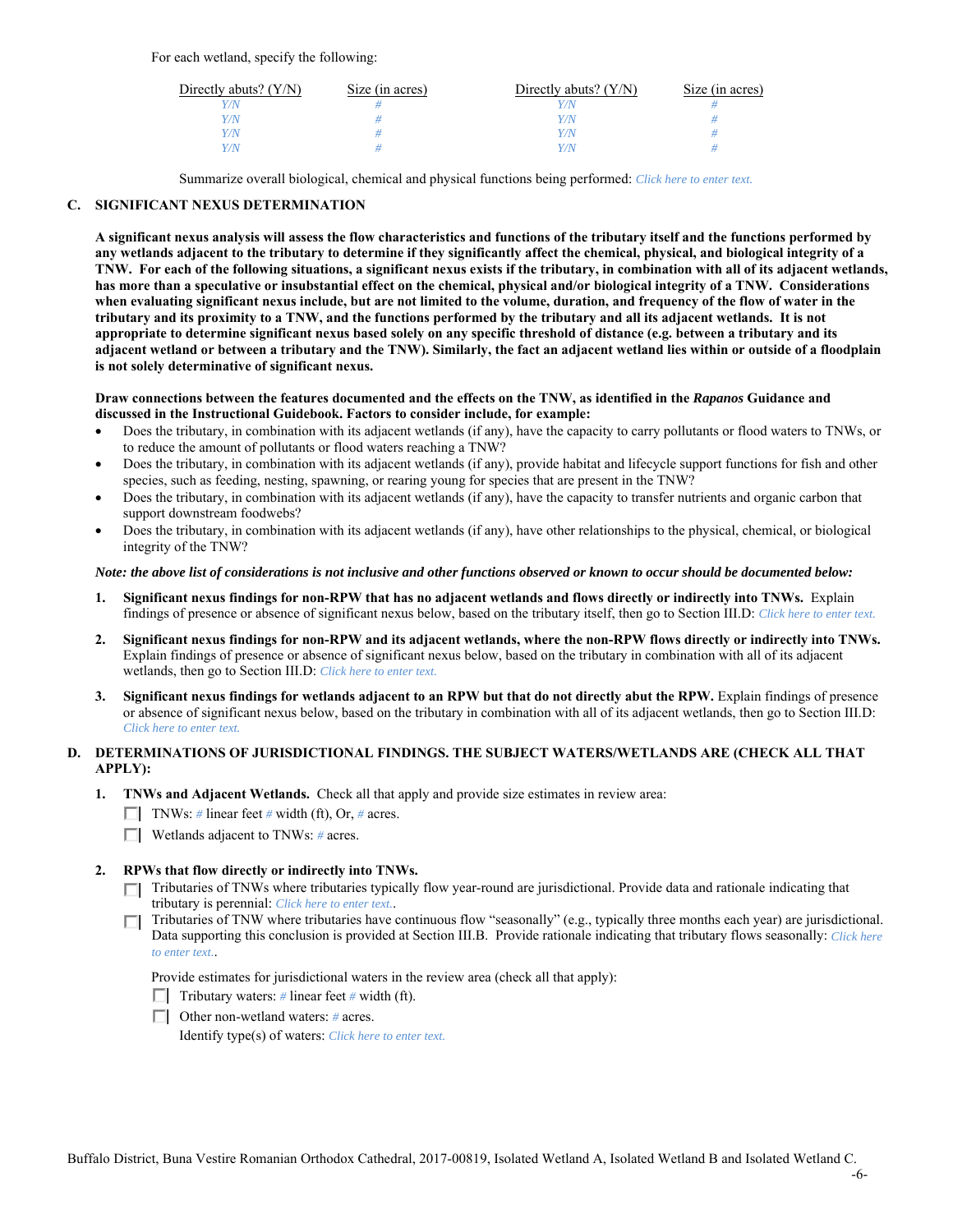## 3. Non-RPWs<sup>8</sup> that flow directly or indirectly into TNWs.

Waterbody that is not a TNW or an RPW, but flows directly or indirectly into a TNW, and it has a significant nexus with a TNW is jurisdictional. Data supporting this conclusion is provided at Section III.C.

Provide estimates for jurisdictional waters within the review area (check all that apply):

- **Tributary waters:** # linear feet # width (ft).
- Other non-wetland waters: *#* acres. Identify type(s) of waters: *Click here to enter text.*
- **4. Wetlands directly abutting an RPW that flow directly or indirectly into TNWs.**
	- Wetlands directly abut RPW and thus are jurisdictional as adjacent wetlands.
		- Wetlands directly abutting an RPW where tributaries typically flow year-round. Provide data and rationale indicating that tributary is perennial in Section III.D.2, above. Provide rationale indicating that wetland is directly abutting an RPW: *Click here to enter text.*
		- Wetlands directly abutting an RPW where tributaries typically flow "seasonally." Provide data indicating that П tributary is seasonal in Section III.B and rationale in Section III.D.2, above. Provide rationale indicating that wetland is directly abutting an RPW: *Click here to enter text.*

Provide acreage estimates for jurisdictional wetlands in the review area: *#* acres.

- **5. Wetlands adjacent to but not directly abutting an RPW that flow directly or indirectly into TNWs.** 
	- $\Box$  Wetlands that do not directly abut an RPW, but when considered in combination with the tributary to which they are adjacent and with similarly situated adjacent wetlands, have a significant nexus with a TNW are jurisidictional. Data supporting this conclusion is provided at Section III.C.

Provide acreage estimates for jurisdictional wetlands in the review area: *#* acres.

- **6. Wetlands adjacent to non-RPWs that flow directly or indirectly into TNWs.** 
	- Wetlands adjacent to such waters, and have when considered in combination with the tributary to which they are adjacent and with similarly situated adjacent wetlands, have a significant nexus with a TNW are jurisdictional. Data supporting this conclusion is provided at Section III.C.

Provide estimates for jurisdictional wetlands in the review area: *#* acres.

 **7. Impoundments of jurisdictional waters.9**

As a general rule, the impoundment of a jurisdictional tributary remains jurisdictional.

- Demonstrate that impoundment was created from "waters of the U.S.," or
- Demonstrate that water meets the criteria for one of the categories presented above (1-6), or
- п Demonstrate that water is isolated with a nexus to commerce (see E below).
- **E. ISOLATED [INTERSTATE OR INTRA-STATE] WATERS, INCLUDING ISOLATED WETLANDS, THE USE, DEGRADATION OR DESTRUCTION OF WHICH COULD AFFECT INTERSTATE COMMERCE, INCLUDING ANY SUCH WATERS (CHECK ALL THAT APPLY):10**
	- which are or could be used by interstate or foreign travelers for recreational or other purposes.
	- $\Box$  from which fish or shellfish are or could be taken and sold in interstate or foreign commerce.
	- $\Box$  which are or could be used for industrial purposes by industries in interstate commerce.
	- Interstate isolated waters.Explain: *Click here to enter text.*
	- Other factors.Explain: *Click here to enter text.*

### **Identify water body and summarize rationale supporting determination:** *Click here to enter text.*

Provide estimates for jurisdictional waters in the review area (check all that apply):

- **Tributary waters:** # linear feet # width (ft).
- Other non-wetland waters: *#* acres.

Identify type(s) of waters: *Click here to enter text.*

Wetlands: *#* acres.

 $\overline{a}$ 8 See Footnote # 3.

<sup>&</sup>lt;sup>9</sup> To complete the analysis refer to the key in Section III.D.6 of the Instructional Guidebook.

<sup>&</sup>lt;sup>10</sup> Prior to asserting or declining CWA jurisdiction based solely on this category, Corps Districts will elevate the action to Corps and EPA HQ for review consistent with the process described in the Corps/EPA *Memorandum Regarding CWA Act Jurisdiction Following Rapanos.*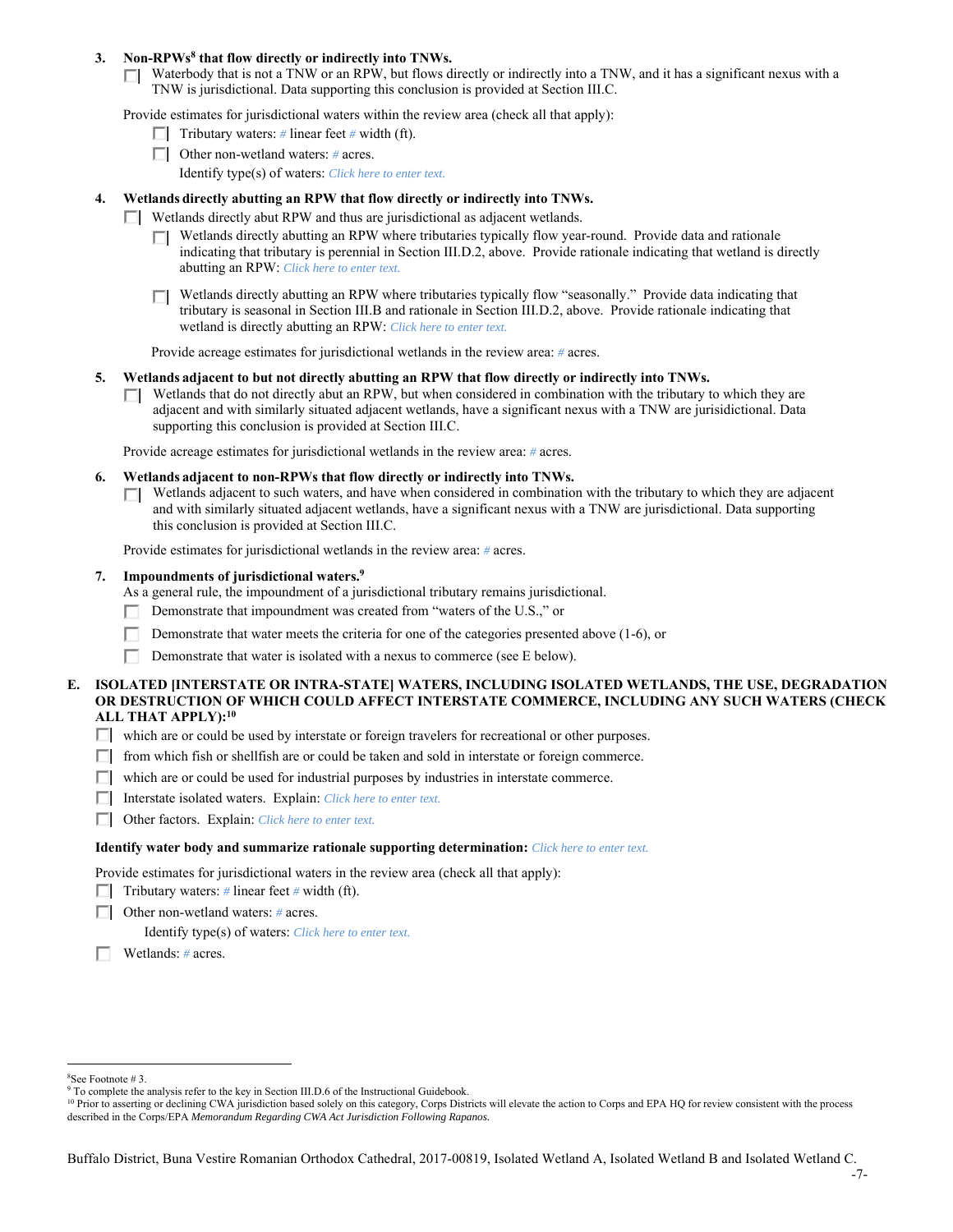| F.                                                                                         |                                   | NON-JURISDICTIONAL WATERS, INCLUDING WETLANDS (CHECK ALL THAT APPLY):                                                                                                                                                                                                                                                                                                                                                                                                     |
|--------------------------------------------------------------------------------------------|-----------------------------------|---------------------------------------------------------------------------------------------------------------------------------------------------------------------------------------------------------------------------------------------------------------------------------------------------------------------------------------------------------------------------------------------------------------------------------------------------------------------------|
|                                                                                            | П                                 | If potential wetlands were assessed within the review area, these areas did not meet the criteria in the 1987 Corps of Engineers<br>Wetland Delineation Manual and/or appropriate Regional Supplements.<br>Review area included isolated waters with no substantial nexus to interstate (or foreign) commerce.<br>Prior to the Jan 2001 Supreme Court decision in "SWANCC," the review area would have been regulated based solely on the<br>"Migratory Bird Rule" (MBR). |
|                                                                                            | п                                 | Waters do not meet the "Significant Nexus" standard, where such a finding is required for jurisdiction. Explain: Click here to enter text.                                                                                                                                                                                                                                                                                                                                |
|                                                                                            |                                   |                                                                                                                                                                                                                                                                                                                                                                                                                                                                           |
|                                                                                            | ⊽                                 | Other: (explain, if not covered above): See Section II.B.2.                                                                                                                                                                                                                                                                                                                                                                                                               |
|                                                                                            |                                   | Provide acreage estimates for non-jurisdictional waters in the review area, where the sole potential basis of jurisdiction is the MBR factors<br>(i.e., presence of migratory birds, presence of endangered species, use of water for irrigated agriculture), using best professional judgment<br>(check all that apply):                                                                                                                                                 |
| Non-wetland waters (i.e., rivers, streams): $\#$ linear feet $\#$ width (ft).              |                                   |                                                                                                                                                                                                                                                                                                                                                                                                                                                                           |
|                                                                                            | Lakes/ponds: $# \, \text{acres.}$ |                                                                                                                                                                                                                                                                                                                                                                                                                                                                           |
| Other non-wetland waters: # acres. List type of aquatic resource: Click here to enter text |                                   |                                                                                                                                                                                                                                                                                                                                                                                                                                                                           |
|                                                                                            |                                   | Wetlands: # acres.                                                                                                                                                                                                                                                                                                                                                                                                                                                        |
| finding is required for jurisdiction (check all that apply):                               |                                   | Provide acreage estimates for non-jurisdictional waters in the review area that do not meet the "Significant Nexus" standard, where such a                                                                                                                                                                                                                                                                                                                                |
|                                                                                            |                                   | Non-wetland waters (i.e., rivers, streams): $\#$ linear feet $\#$ width (ft).                                                                                                                                                                                                                                                                                                                                                                                             |
|                                                                                            |                                   | Lakes/ponds: $# \, \text{acres.}$                                                                                                                                                                                                                                                                                                                                                                                                                                         |
|                                                                                            |                                   | Other non-wetland waters: # acres. List type of aquatic resource: Click here to enter text                                                                                                                                                                                                                                                                                                                                                                                |
|                                                                                            |                                   | Wetlands: # acres.                                                                                                                                                                                                                                                                                                                                                                                                                                                        |
|                                                                                            |                                   |                                                                                                                                                                                                                                                                                                                                                                                                                                                                           |
|                                                                                            |                                   | <b>SECTION IV: DATA SOURCES.</b>                                                                                                                                                                                                                                                                                                                                                                                                                                          |
|                                                                                            | ⊡<br>⊽                            | A. SUPPORTING DATA. Data reviewed for JD (check all that apply - checked items shall be included in case file and, where checked and<br>requested, appropriately reference sources below):<br>Maps, plans, plots or plat submitted by or on behalf of the applicant/consultant: Delineation Map (Dated January 26, 2017) and<br>Wetland Data Sheets provided by Davey Resource Group.<br>Data sheets prepared/submitted by or on behalf of the applicant/consultant.      |
|                                                                                            |                                   | $\triangleright$ Office concurs with data sheets/delineation report.                                                                                                                                                                                                                                                                                                                                                                                                      |
|                                                                                            |                                   | Office does not concur with data sheets/delineation report.<br>П                                                                                                                                                                                                                                                                                                                                                                                                          |
|                                                                                            | п                                 | Data sheets prepared by the Corps: Click here to enter text.                                                                                                                                                                                                                                                                                                                                                                                                              |
|                                                                                            | п                                 | Corps navigable waters' study: Click here to enter text.                                                                                                                                                                                                                                                                                                                                                                                                                  |
|                                                                                            | ⊽                                 | U.S. Geological Survey Hydrologic Atlas: USACE ORM2 Database                                                                                                                                                                                                                                                                                                                                                                                                              |
|                                                                                            |                                   | $ \overline{v} $ USGS NHD data.                                                                                                                                                                                                                                                                                                                                                                                                                                           |
|                                                                                            |                                   | $\triangledown$ USGS 8 and 12 digit HUC maps.                                                                                                                                                                                                                                                                                                                                                                                                                             |
|                                                                                            | 罓                                 | U.S. Geological Survey map(s). Cite scale & quad name: North Olmstead                                                                                                                                                                                                                                                                                                                                                                                                     |
|                                                                                            | п                                 | USDA Natural Resources Conservation Service Soil Survey. Citation: Click here to enter text.                                                                                                                                                                                                                                                                                                                                                                              |
|                                                                                            | ⊽                                 | National wetlands inventory map(s). Cite name: USACE ORM2 Database                                                                                                                                                                                                                                                                                                                                                                                                        |
|                                                                                            | Е                                 | State/Local wetland inventory map(s): Click here to enter text.                                                                                                                                                                                                                                                                                                                                                                                                           |
|                                                                                            | г                                 | FEMA/FIRM maps: Click here to enter text.                                                                                                                                                                                                                                                                                                                                                                                                                                 |
|                                                                                            | П                                 | 100-year Floodplain Elevation is: Click here to enter text. (National Geodectic Vertical Datum of 1929)                                                                                                                                                                                                                                                                                                                                                                   |
|                                                                                            | ⊽                                 | Photographs: $\overline{\smile}$ Aerial (Name & Date): Bing Aerial Imagery, Google Earth Pro Aerial Imagery 2007, 2008, 2017, Cuyahoga<br>County GIS Aerial Imagery.                                                                                                                                                                                                                                                                                                      |
|                                                                                            | п                                 | Other (Name & Date): Site photos taken by Corps personal during the on-site visit.<br>or $ \nabla $                                                                                                                                                                                                                                                                                                                                                                       |
|                                                                                            | г                                 | Previous determination(s). File no. and date of response letter: Click here to enter text.                                                                                                                                                                                                                                                                                                                                                                                |
|                                                                                            |                                   | Applicable/supporting case law: Click here to enter text.                                                                                                                                                                                                                                                                                                                                                                                                                 |

Applicable/supporting scientific literature: *Click here to enter text.*

Other information (please specify): Cuyahoga County Storm Sewer GIS Data-Cuyahoga County Department of IT-GIS

# **B. ADDITIONAL COMMENTS TO SUPPORT JD:** *Click here to enter text.*